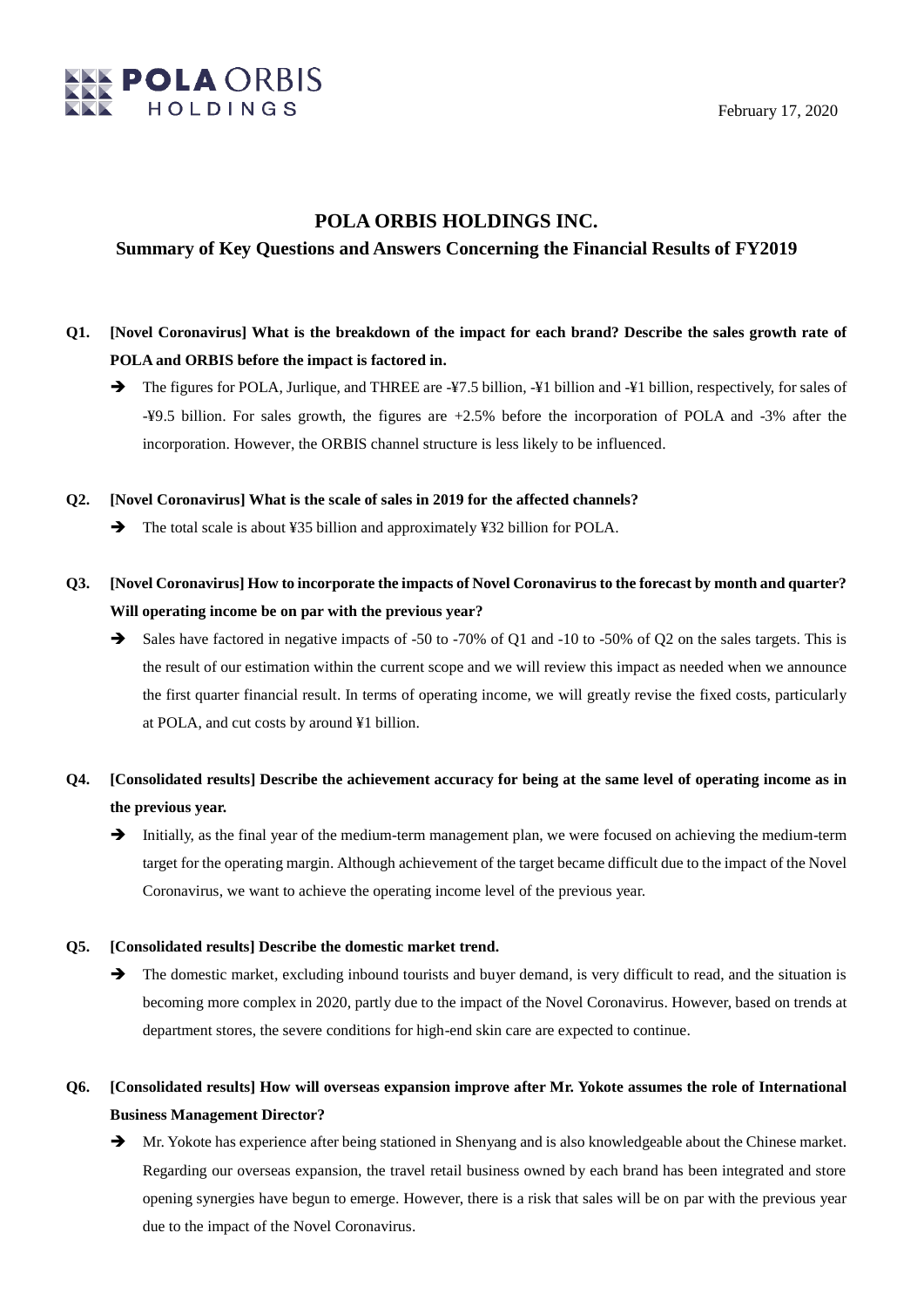# **Q7. [POLA brand] What do you expect for the growth rates of cosmetics and beauty and health foods in the outlook for 2020?**

→ Sales decreased for POLA as a whole at about 2.5% (about ¥4 billion) and sales are forecast to increase about 3% (about ¥3.5 billion) for cosmetics and decrease about 28% (about ¥7.5 billion) for beauty and health foods.

#### **Q8. [POLA brand] What is the outlook for beauty and health foods?**

 White Shot Inner Lock bottomed out, but sales of other products declined. Overseas sales of beauty and health foods are growing, however we expected the sales will decrease by around ¥7.5 billion due to the Novel Coronavirus impact.

#### **Q9. [POLA brand] What business structure reforms are needed to rebuild the customer base?**

 $\rightarrow$  There are two aspects to this: Growth investment in the EC business and enhancement of online communication. The former has a complementary effect on the consignment sales channel and department store channel, and will be regarded as a single sales area in the future. In the latter, the customer information can be managed seamlessly between channels using the innovative customer management system implemented in 2019. Eliminate channel barriers and enact on or off collaborative measures from new acquisitions to royalty. Investments to this end will be centered on sales promotion expenses and have already been factored into the guidance.

#### **Q10. [POLA brand] Is there any changes to the idea of offline business, the traditional strength?**

The main strength, counseling and esthetic treatment, will continue to be the original idea for POLA. Due to the hits of inbound tourists and Wrinkle Shot, there was an increase in nominated purchases and basic activities were weakened. However, a sense of urgency had not been fostered at the Head Office. We will return to our origins and re-establish our customer base.

#### **Q11. [POLA brand] In 2019, new products struggled. Please talk about the new product plan for 2020.**

 Wrinkle Shot Geo Serum was launched in January as an additional product in the Wrinkle Shot series. In March, we will launch B.A. Light Selector, which can appeal both domestically and internationally, in additional, we plan to launch a large-scale new product in the second half of the year, and we believe these will bring excellent experience to customers.

# **Q12. [POLA brand] Describe the opening speed and margins of the POLA shops styled after POLA The Beauty in China.**

 $\rightarrow$  The store is centered on counseling and aesthetic treatment, and POLA plans to develop other store types besides directly operated stores. POLA is considering some forms of sales, such as consignment sales and franchises, but it will begin full-scale development after determining whether it can establish a business model. Profit margins are not much different from those of department stores.

# **Q13. [POLA brand] About the direct sales license, please describe the background of the acquisition in Shenyang and application status in the other provinces and cities.**

 $\rightarrow$  Shenyang was aggressive in attracting foreign companies (when the license was acquired in 2013). While we cannot discuss the status of applications in other provinces and cities, we would like to make use of our track record from our business in Shenyang.